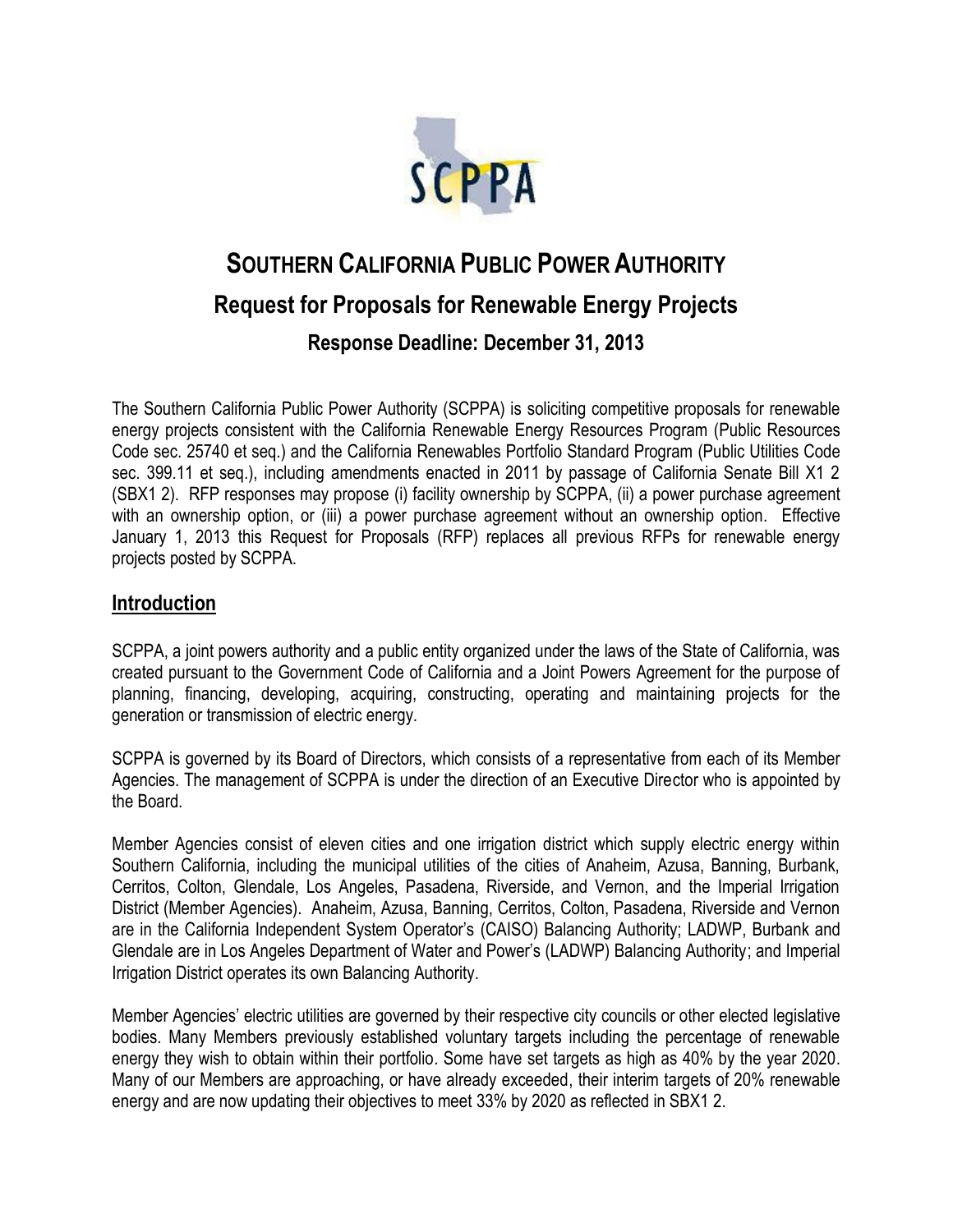SCPPA has an active working group focused on renewable energy development. This group, with representation from all twelve of the Member Agencies, meets twice a month and has reviewed over five hundred (500) individual project proposals since starting in 2007. Many of these projects have advanced into specific contract negotiations, and over 800 MW are now being delivered in support of our members' renewable objectives.

# **Equity Participation**

SCPPA is well positioned to facilitate the joint ownership of renewable power projects for the benefit of its Member Agencies. SCPPA would prefer to acquire an undivided equity interest in a project and sell 100% of the output to the interested Member Agencies at its cost. SCPPA will also consider power purchase agreements, either with or without an option to purchase the project during the term of the agreement.

## **RPS and EPS Compliance**

SCPPA continues to seek cost effective resources to support our members' Renewable Portfolio Standard (RPS) objectives for 2016 and forward. This rolling RFP seeks to find a combination of projects to deliver energy from facilities that will be RPS Compliant (pursuant to Public Utilities Code Sections 399.16 (b)(1) and (b)(2), i.e., energy and associated RECs in Portfolio Content Category 1, which is strongly preferred, or Portfolio Content Category 2) and EPS Compliant (pursuant to Public Utilities Code sections 8340 and 8341) upon COD and throughout the term of the agreement.

During the term of any agreement, Seller shall assume the risk of bringing the facility or project into compliance should there be a change in law that would render the facility non-compliant with either RPS or EPS. Since this is one of the critical elements of a renewable project for SCPPA, please describe how this risk would be assumed and addressed by Seller.

## **Price Caps**

Based on our experience, SCPPA has set the following price caps to assist in defining projects that may fit into our members' portfolios:

- 1. Wind projects, or any projects with an expected Capacity Factor less than 50%, should have prices that start at less than \$95.00 per MWh;
- 2. Baseload projects, including Geothermal, Biomass, Biogas, or any projects that deliver at a substantially consistent level for 24 hours per day, should have prices that start at less than \$95.00 per MWh;
- 3. Solar projects, should have prices that start at less than \$95.00 per MWh; and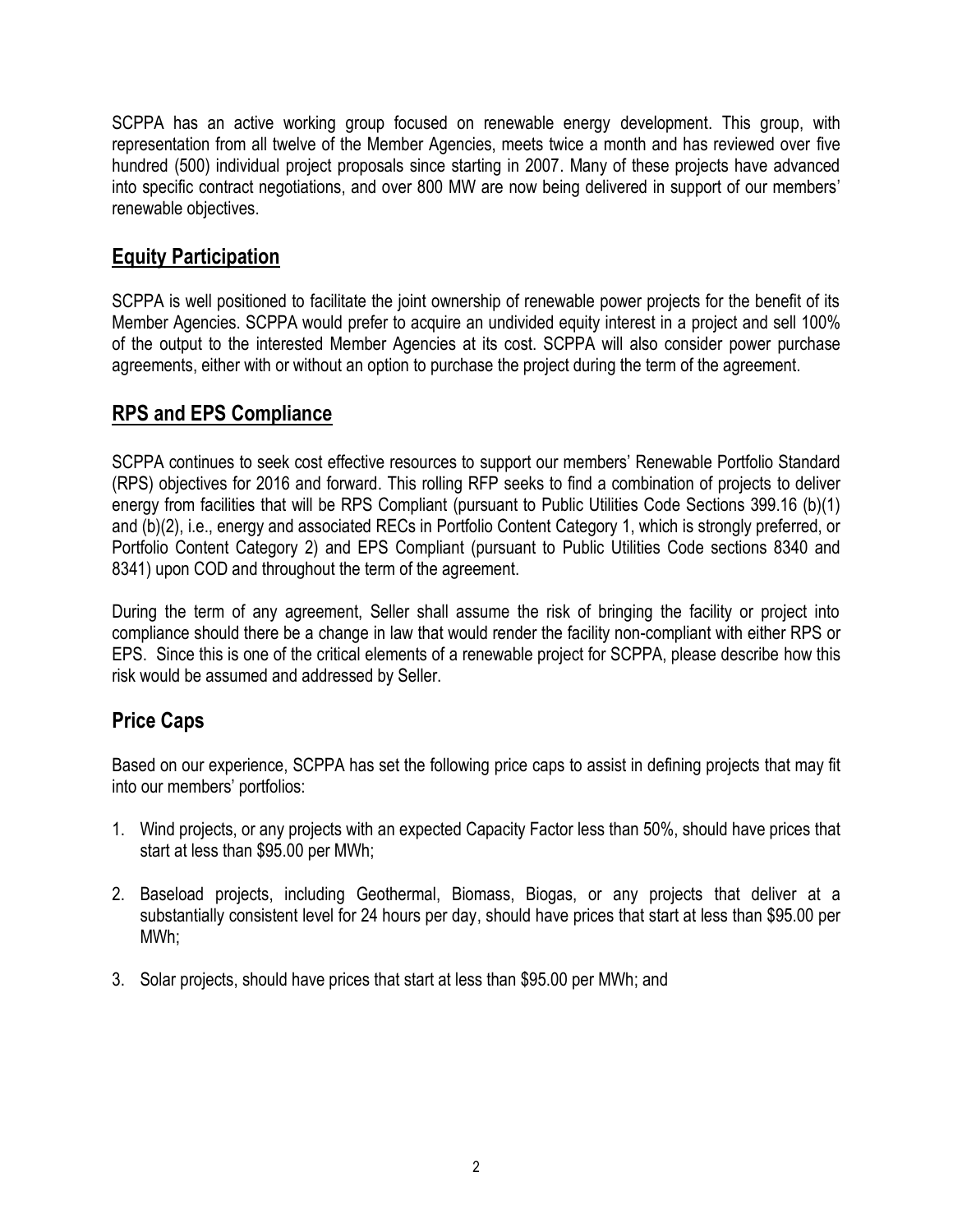4. Solar thermal projects should have prices that start at less than \$110.00 per MWh

All starting prices shall be available at the Point(s) of Delivery defined by Respondents, starting at the time of Commercial Operational Date (COD), expressed in nominal dollars (i.e., the year of COD), with a maximum escalation of 1.5% per year thereafter.

These price thresholds reflect the interest of our members in obtaining cost-effective renewable technologies that meet their portfolio objectives. POUs are very sensitive to price, because they must passthrough the entire costs of renewable energy to their retail customers. Respondents should be aware that, while each project is evaluated on its own merits, SCPPA is presently negotiating contracts below these price caps.

Respondents are highly encouraged to consider these pricing caps prior to submittal.

#### **PROJECT PROPOSERS SHOULD RECOGNIZE THAT THE ABOVE PRICE CAPS DO NOT INDICATE A WILLINGNESS-TO-PAY, AND THAT PROJECTS WITH INITIAL PRICES BELOW THESE CAPS MAY NOT BE COMPETITIVE.**

#### **Proposal Delivery Requirements**

One (1) hard copy of your response, including a Transmittal Letter of authentic offer with wet-ink authority signature, and any supporting documentation may be delivered at any time during normal business hours or mailed via USPS with a postmark prior to the end of business day (4:00 p.m. Pacific Prevailing Time) on December 31, 2013, to:

> Southern California Public Power Authority Attention: Kelly Nguyen 1160 Nicole Court Glendora, California 91740

One electronic copy of your proposal must also be delivered, on CD or USB flash-drive to the above address and e-mailed to [knguyen@scppa.org.](mailto:knguyen@scppa.org)

For general questions, please call the SCPPA offices at (626) 793-9364.

Clarification questions regarding this RFP may be addressed to Kelly Nguyen, Director of Energy Systems, at [knguyen@scppa.org.](mailto:knguyen@scppa.org)

SCPPA members will not entertain speculative or research proposals, but seek tangible and timely opportunities to add renewable technologies to their generation portfolios.

Because, as mentioned, this is a "rolling RFP," proposals may be submitted any time during calendar year 2013. SCPPA reserves the right to review all proposals throughout the process of this rolling RFP, to contact proposers at any time during calendar year 2013 to start negotiations, and to execute one or more agreements before the deadline for delivery of proposals.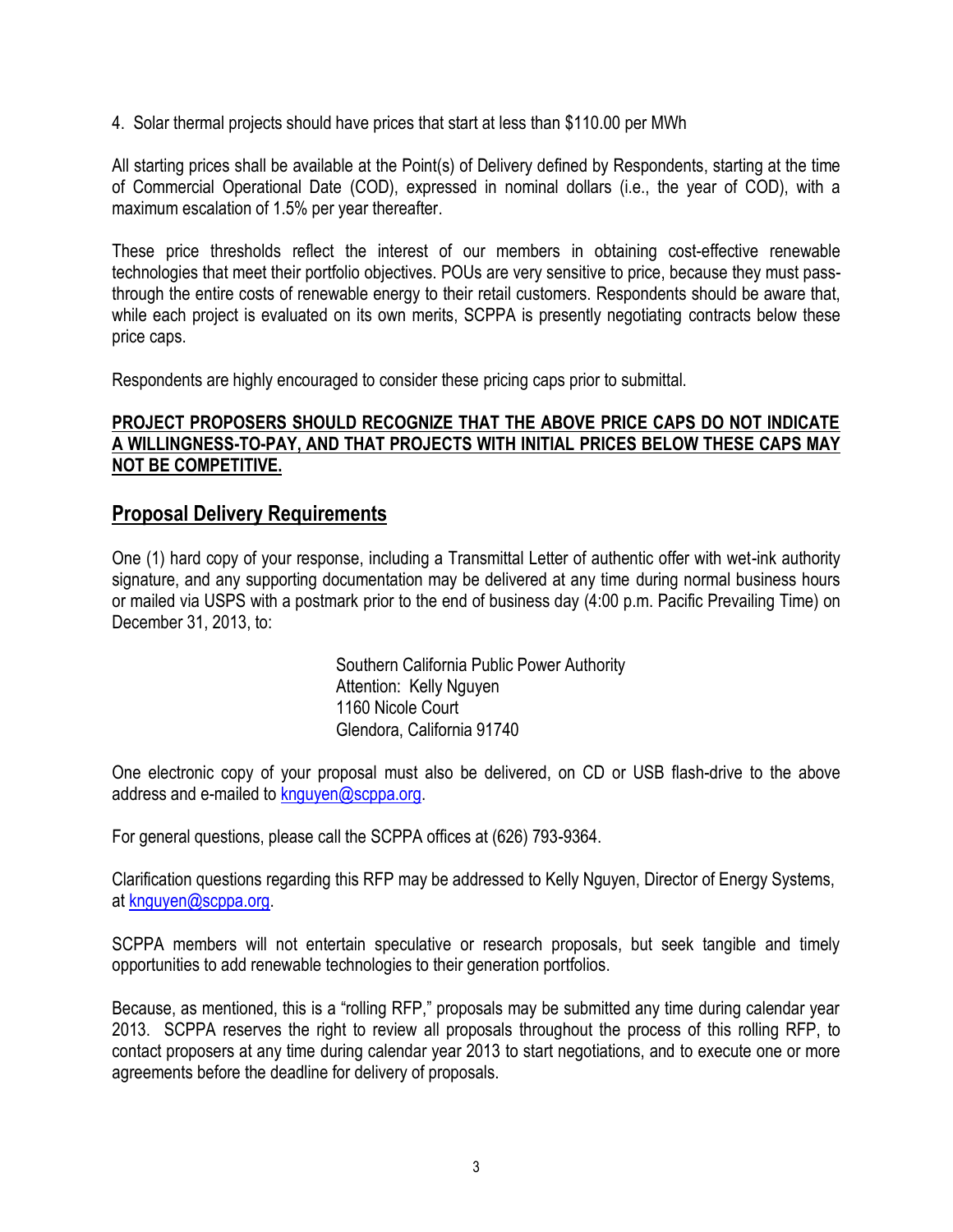Respondents who have previously submitted projects for consideration may deliver updates or revisions with appropriate reference to the prior submittal and clearly identified proposed changes, and under a new Transmittal Letter.

New projects by a prior Respondent may make reference to prior submittals for any required elements that have not changed (such as experience) rather than resubmitting boilerplate information.

No contact shall be made with the Board of Directors, Committee Members, or SCPPA Member Agencies concerning this Request for Proposals.

All information received by SCPPA in response to this Request for Proposals is subject to the California Public Records Act and all submissions may be subject to review in the event of an audit.

## **Required Elements of Proposals**

**1. Transmittal Letter:** Provide a brief statement of the Respondent's understanding of the work to be done and commitment to perform the work as scheduled, including a summary of any exceptions taken to the RFP requirements, statement of work, specifications, and reference to any proposed contractual terms and conditions required by the Respondent. An officer authorized to bind must sign the proposal on behalf of the Respondent and must include the following declarations on the Transmittal Letter:

> *"This proposal is genuine, and not sham or collusive, nor made in the interest or in behalf of any person not herein named; the respondent has not directly or indirectly induced or solicited any other respondent to put in a sham bid, or any other person, firm or corporation to refrain from submitting a proposal; and the respondent has not in any manner sought by collusion to secure for themselves an advantage over any other respondent."*

- **2. Applicant Information:** Provide the legal name of the company or entity making the proposal, the legal structure or form of the entity (e.g., Corporation, or LLC), physical address, e-mail address, telephone, and names and titles of individuals authorized to represent the Respondent.
- **3. Renewable Category:** Clearly identify the proposal as one or more of the following eligible renewable energy resource electricity products:
	- a. Wind, including all air-flow technologies involving a turbine of any type
	- b. Geothermal, including all temperature gradient technologies
	- c. Biomass, including dedicated waste feedstock or energy crops
	- d. Biogas, including landfill, digester gases and gas conversion or gasification technologies where the conversion to electricity occurs on the same premises as the source of fuel
	- e. Biogas only: refer to SCPPA's RFP on biogas for delivery of pipeline quality fuel through existing infrastructures to be used at SCPPA's conventional thermal generation plants: <http://www.scppa.org/Downloads/RFP/RFPforBiogas062310.pdf>
	- f. Hydro, including all mass-in-motion technologies involving fluids
	- g. Solar, including all photo-voltaic and photo-optic technologies where light is directly converted to electricity
	- h. Solar Thermal, including all concentration technologies where a heat transfer medium is used to generate electricity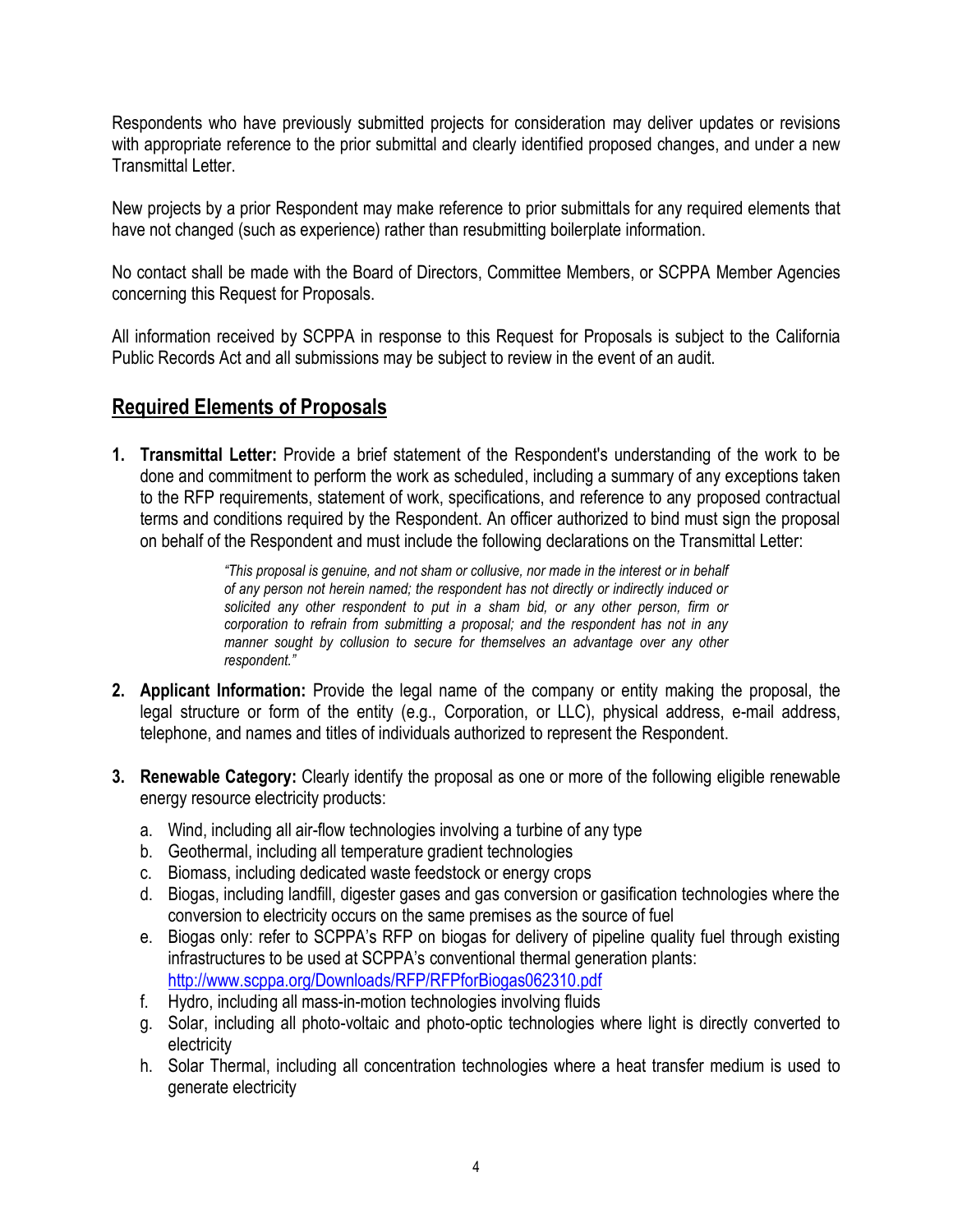- i. Municipal Solid Waste (MSW) or Waste to Energy technologies that can demonstrate the absence of incineration and are able to obtain certification as a Renewable Resource by the California Energy Commission
- j. Permanent Load Shifting (PLS) as outlined in the CALMAC Report: [\(http://storagealliance.org/resources/PLS\\_Final\\_Report\\_With\\_Appendices.pdf\)](http://storagealliance.org/resources/PLS_Final_Report_With_Appendices.pdf), including energy storage and permanent load-shifting technologies with a total round-trip efficiency generally greater than eighty percent (80%)
- k. Environmental attributes not bundled with energy
- **4. Project Details:** Clearly identify the proposed project, including the following information:
	- a. **Project Description:** Project name and location, and phases of development if applicable.
	- b. **Contract Quantity:** In MW and GWh/year, and by project phase if applicable, including nameplate rating and proposed amount of energy to be delivered. Please provide all MW increment options available for the project.
	- c. **Energy Price (variable):** Expressed in nominal dollars (as of the year of COD) in \$/MWh, and itemized by cost components if applicable; the Energy Price, best and final, will start on the Commercial Operation Date (COD) and may include fixed price escalation rates or index plus fixed price component. Please provide all pricing structure options available, including a prepayment option.
	- d. **Energy Price (fixed):** Expressed in nominal dollar value (as of the year of COD) in \$/MWh, with no escalation thereafter.
	- e. **Energy Availability:** Maximum and minimum monthly capacity factors, seasonal shapes, resource availability profile (i.e., 8760 wind profile of availability), reliability indices (reliability of the distribution system distribution indices to potentially Forced Outage Ratios or Planned Outage Ratios of generators), dispatchability (by unit or phase if applicable) and scheduling requirements/limitations, if any; any rights for SCPPA to perform full or partial dispatch.
	- f. **Buyer's Step in Right:** Include SCPPA's requirement in the proposal that the Buyer may assume or cure any default by developer in the land lease.
	- g. **Point of Delivery (POD):** Cost of transmission to a delivery point shall be included in the Cost of Energy to one of the following locations where one or more of the SCPPA Members can receive energy:
		- i) Marketplace
		- ii) Westwing
		- iii) NOB
		- iv) Barren Ridge
		- v) Intermountain Power Project Station (IPP)
		- vi) CAISO Grid (with preference of SP15)
		- vii) Mead 230 kV
		- viii) Mead 500 kV
		- ix) Midpoint Victorville-Lugo
		- x) Blythe-Knob
		- xi) Mirage 230 kV
		- xii) Palo Verde
		- xiii) Imperial Valley 230 kV
		- xiv) Perkins 500kV
		- xv) McCullough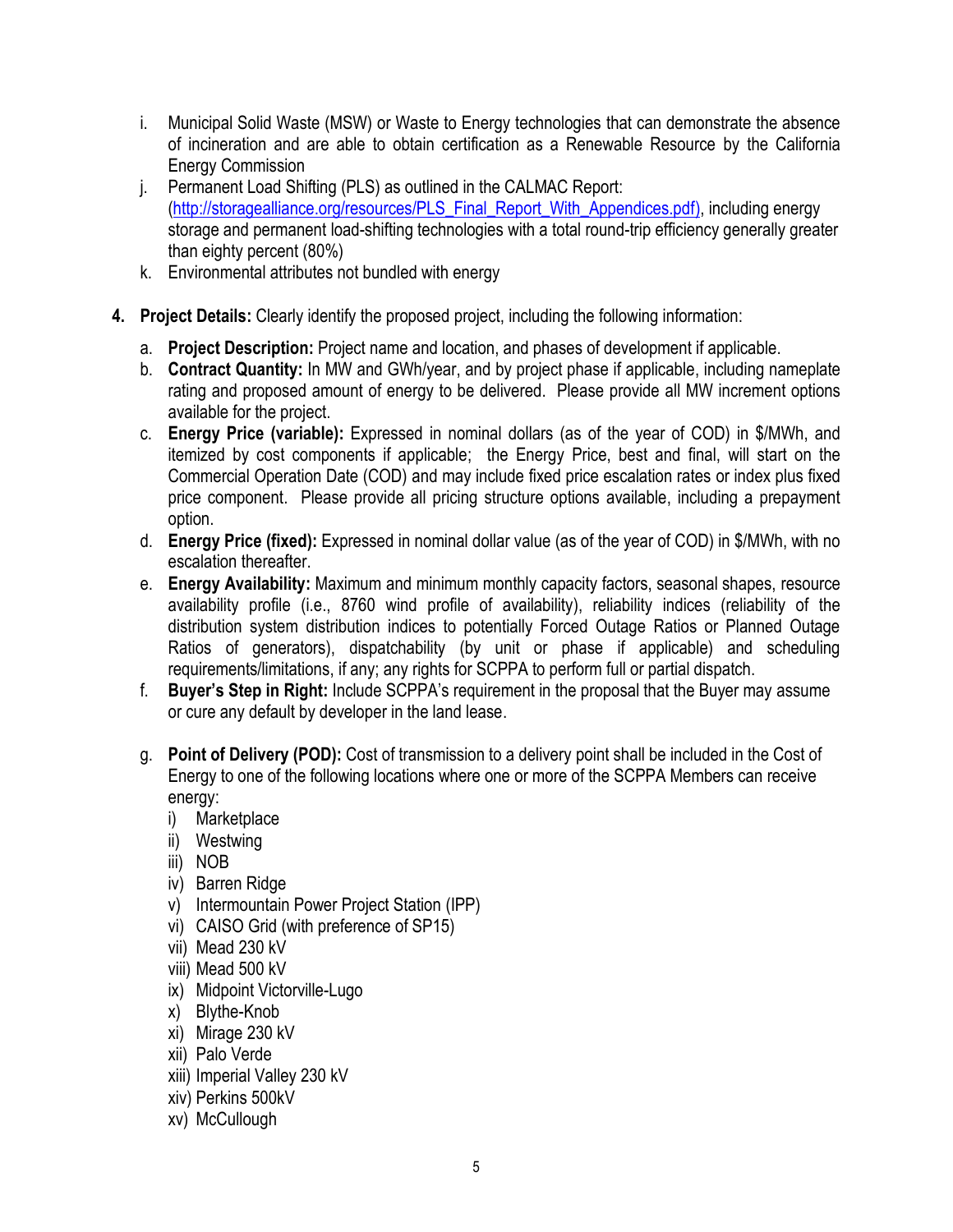This listing represents locations where Member Agencies may have existing capacity rights. Other delivery points may be identified by Respondents on the condition that any and all associated costs of transmission and ancillary services are included up to the Point of Delivery. Note: Project evaluations will include the full cost of delivery to the customers of SCPPA Members within Southern California.

The point of delivery to the CAISO must indicate whether the project qualifies for Resource Adequacy and/or Local Capacity Requirement capacity benefits.

- h. **Environmental Attributes:** Ensure that SCPPA shall receive any and all environmental attributes associated with the generating facility and the energy output, including but not limited to renewable energy credits and air emission credits or offsets (i.e., Greenhouse Gas Credits, at the location of source and for the gross output of the plant or otherwise credited).
- i. **Combustion:** For any proposals that involve combustion technologies, provide details on the forecasted emissions, emissions controls, and compliance with applicable emissions regulations.
- j. **Category of Environmental Attributes:** Specify whether the project qualifies for either Portfolio Content Category 1 or 2 ("bucket 1 or 2") under the California Public Resources Code (CPRC) the project would be eligible for, and how the project would comply with the CPRC and any future interpretations of relevant statutes by the California Energy Commission.
- k. **Capacity Rights:** Ensure that SCPPA shall receive any and all capacity rights associated with the energy.
	- i) Identify any energy and/or associated capacity to be provided to parties other than SCPPA.
	- ii) Identify any project dependent facilities that require shared use or third party access rights, such as intermediate distribution infrastructure, control rooms, or other intermingled facilities. Describe any controls or provisions to assure the continuation of the described capacity, e.g., for wind projects any adjacent or future projects encroaching on turbine spacing or airflow; for hydro projects any limitations or regulations on water flow, diversion or lake level maintenance requirements; and other potential impacts on the proposed project.
- l. **Ownership Options:** If the proposal includes an offer of ownership to SCPPA, describe the proposed ownership, terms and conditions, floors and ceilings for purchase prices at different option dates and operational structures (e.g., 100% SCPPA-owned turn-key, corporation, general partnership, limited partnership).
	- i) In the case of an offer of initial ownership to SCPPA, a purchase price at Commercial Operation Date (COD) shall be specified (and expressed as \$/kW) along with an estimate of all recurring owner costs, including but not limited to operation and maintenance costs, taxes, lease payments, royalties, and insurance.
	- ii) In case of an offer of a Purchase Power Agreement (PPA) with a purchase option, the proposal shall include (a) a delivered energy price, in \$/MWh, for the energy, environmental attributes and capacity (as Cost of Energy within Section 4.c.), (b) a buyout price or detailed formula to calculate such a buyout price for each future date on which a buyout would be offered; and (c) conditions for buyout, such as expiration of tax credits or other project events.
	- iii) For PPAs, terms up to the life of the facility will be considered.
- m. **Project Plan to Commercial Operation Date:** Identify the proposed commercial operation date with a satisfactory major milestone schedule that includes at least the following:
	- i) Proposed schedule for obtaining and developing site access and control through executed leases, fee purchases, approvals, or other means.
	- ii) Details of any prior or existing settlements made for environmental mitigation and clearly identified post-construction or pass-forward mitigation obligations that would be forwarded to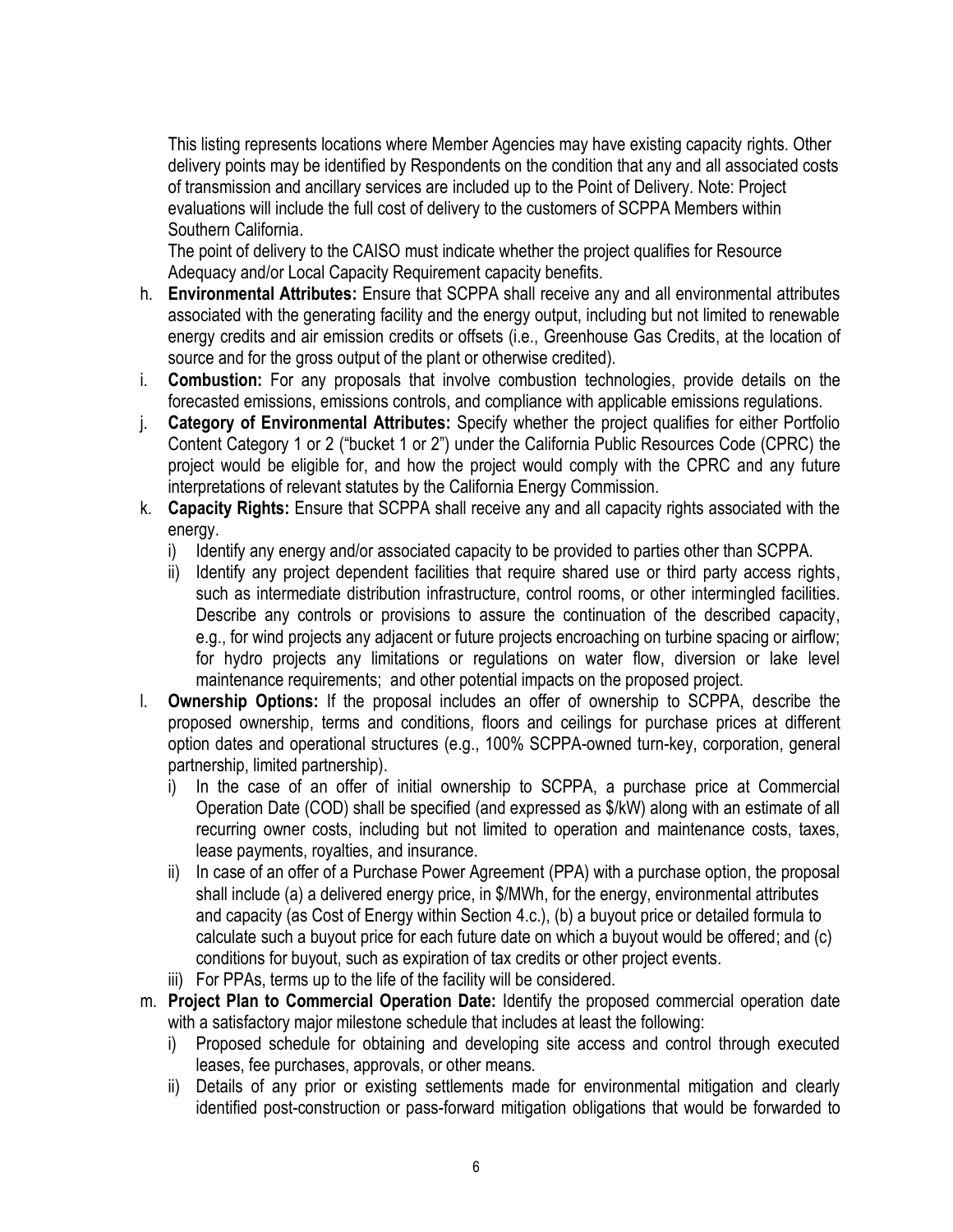SCPPA in the event a contract is executed (e.g., reserve or offset land for environmental habitat or reconstruction).

- iii) Proposed schedule for obtaining construction and operational permits and licenses, and construction financing.
- iv) Proposed construction schedule, including major equipment purchasing, anticipated Factory Acceptance Testing of major components, Site Tests, commencement of test-energy and Commercial Operation Date (COD).
- v) For projects or operations requiring water or make-up water, description of the water supply requirements and provisions for supply.
- vi) Proposed schedule or application status to acquire necessary transmission and interconnection service.
- vii) Description of whether and to what extent any environmental studies have been carried out with respect to the proposed project and how compliance with the California Environmental Quality Act (CEQA), which is a requirement before an agreement can be executed by SCPPA, might be effectuated, including, if the Project is located outside California, how Title 14 Section 15277 of the California Administrative Code is or will be addressed by the project.
- **5. Experience:** Respondent will clearly identify project participants and management team including those responsible for design, construction, permitting, operations and maintenance.
	- a. Describe your firm's organizational structure, management qualifications, and other contract related qualifications, including number of years the firm has been in business.
	- b. Specify key employees and describe their experience with the development, construction, finance closing, commercial operation, and maintenance of similar projects as proposed by Respondent in response to this RFP.
	- c. Provide current financial statements of all entities involved as Project participants or as part of management team. This shall include items such as audited financial statements (not more than twelve months old) annual reports, FERC Form 1, and any other applicable financial information. If none of the above are available, Respondent shall provide verifiable financial statements for the past three (3) years if available, and Respondent's Dunn & Bradstreet identification number, where available.
	- d. Provide a commitment statement for the retention and use of key employees as proposed, their availability to initiate and sustain the proposal, as well as planned supplemental employees if key employees are not available to assure project delivery.
	- e. Indicate any and all pending litigation that could affect the viability of Respondent's proposal or Respondent's financial stability.
	- f. Identify existing projects in commercial operation that Respondent has developed and/or operates. Provide a list of references for similar projects completed, including a contact person, phone number and address.
	- g. State whether Respondent will use subcontractors to perform services pursuant to the contract. Should the use of subcontractors be included, Respondent shall provide the same assurances of competence for the subcontractor, plus the demonstrated ability to manage and supervise the subcontracted work. Subcontractors shall not be allowed to further subcontract with others for work on this program. The provisions of this contract shall apply to all subcontractors in the same manner as to the Respondent.
	- h. Describe the project/generation technology and technical resource data, including any studies or reports regarding the resource.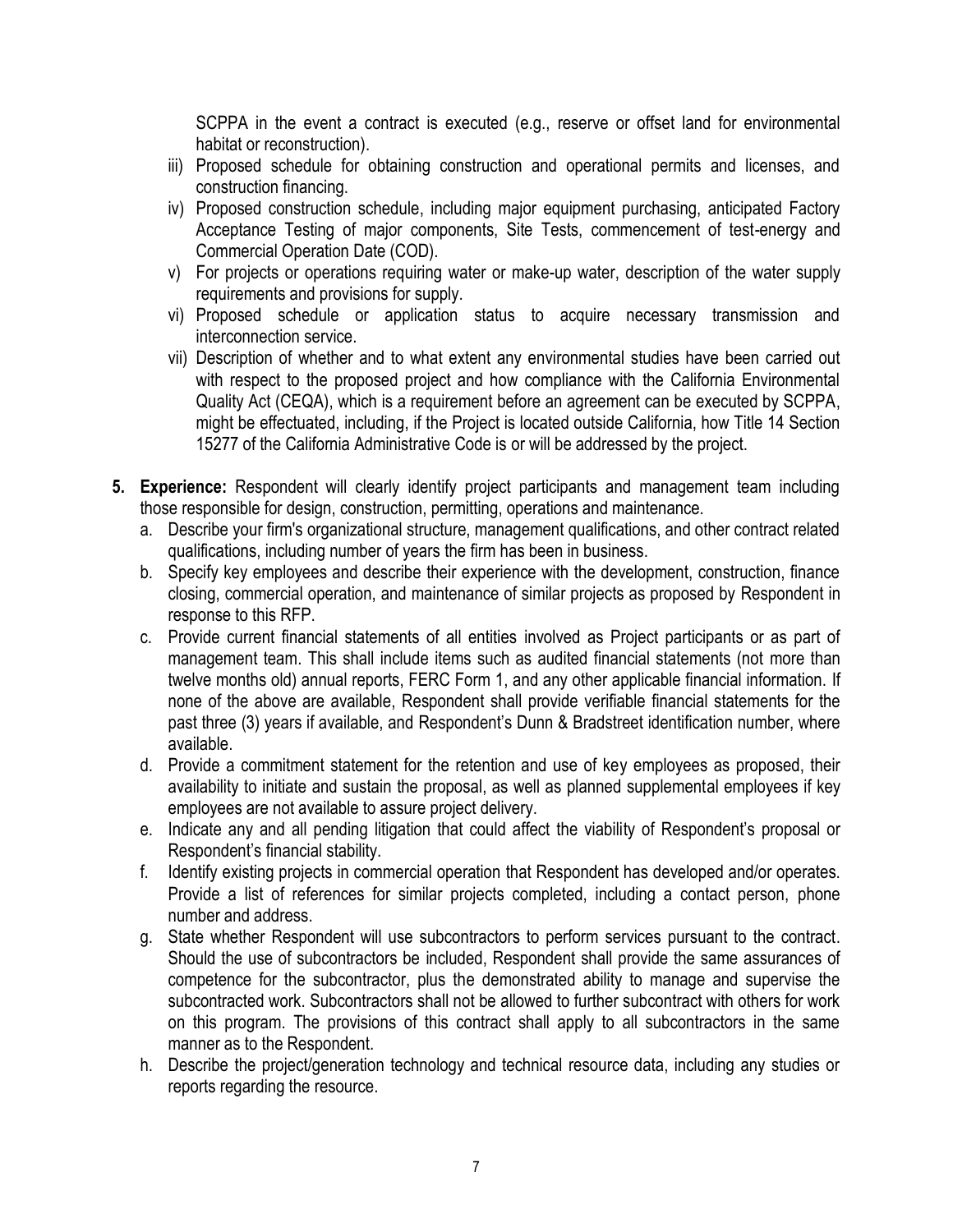# **Proposal Terms and Conditions**

- 1. SCPPA desires to enter exclusive negotiations with the respondent once selected as may be defined through a signed Letter of Intent (LOI) and defined term.
- 2. SCPPA shall determine at its sole discretion the value of any and/or all proposals including price and non-price attributes.
- 3. Proposals may be subdivided or combined with other proposals, at SCPPA's sole discretion.
- 4. SCPPA shall perform an initial screening evaluation to identify and eliminate any proposals that are not responsive to the RFP, do not meet the minimum requirements set forth in the RFP, are clearly not economically competitive with other proposals, or are submitted by Respondents that lack appropriate creditworthiness, sufficient financial resources, or qualifications to provide dependable and reliable services.
- 5. SCPPA may entertain or eliminate proposals immediately upon receipt or at any future time if the proposal does not clearly define a termination date for the offer.
- 6. SCPPA reserves the right, without qualification and in its sole discretion, to accept or reject any or all proposals for any reason without explanation to the Respondent, and to make the award to that Respondent, who, in the opinion of SCPPA, will provide the most value to SCPPA and its Member Agencies.
- 7. SCPPA may decline to enter into a power purchase arrangement or any other agreement or contract with any Respondent, terminate negotiations with any Respondent, and may abandon the RFP process in its entirety.
- 8. SCPPA reserves the right to make an award to an offer with higher than lowest price offered, or the proposal evidencing the greatest technical ability or other measure, if SCPPA determines that to do so would result in the greatest value to SCPPA and its Member Agencies.
- 9. Those Respondents who submit proposals agree to do so without legal recourse against SCPPA, its members, and their directors, officers, employees and agents for rejection of their proposal(s) or for failure to execute or act on their proposal for any reason.
- 10. SCPPA shall not be liable to any Respondent or party in law or equity for any reason whatsoever for any acts or omissions arising out of or in connection with this RFP.
- 11. Respondent shall be liable for all its costs and SCPPA shall not be responsible for any Respondent's costs incurred to prepare, submit, or negotiate its proposal, a contract or for any other activity related thereto.
- 12. SCPPA may require certain performance assurances from Respondents prior to entering into detailed negotiations for a proposed project. Such assurances may include requiring the Respondent to post a performance bond.
- 13. Either SCPPA collectively or Member Agencies individually may respond to, or enter into negotiations for, a purchase in response to this RFP. SCPPA is not responsible or liable for individual Member Agency interactions with the Respondent which are outside the Terms and Conditions of this RFP.